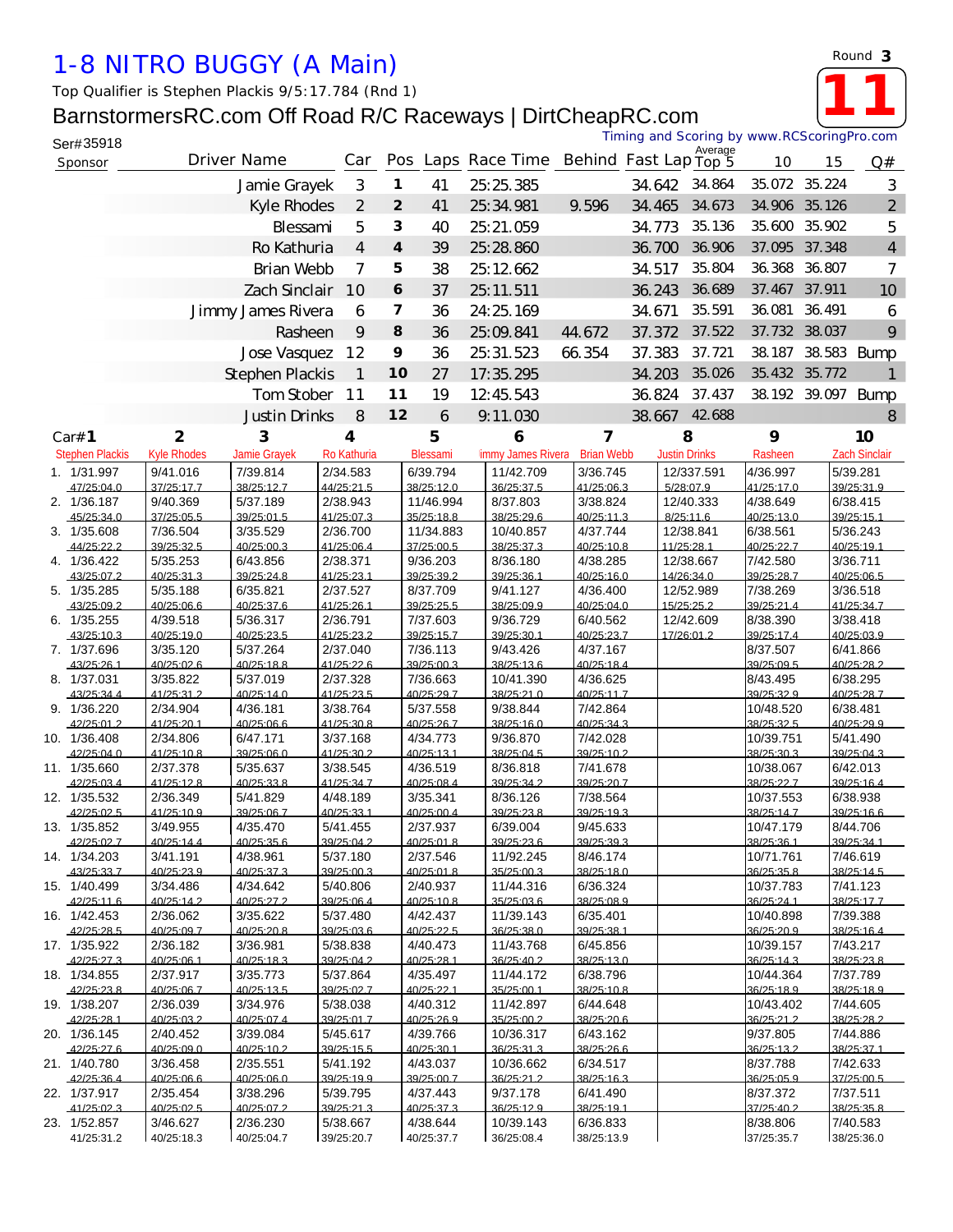|     | Car# 1                      | $\overline{2}$          | 3                      | $\boldsymbol{4}$       | 5                      | 6                       | $\overline{ }$         | 8                    | 9                      | 10                     |
|-----|-----------------------------|-------------------------|------------------------|------------------------|------------------------|-------------------------|------------------------|----------------------|------------------------|------------------------|
|     | <b>Stephen Plackis</b>      | <b>Kyle Rhodes</b>      | Jamie Grayek           | Ro Kathuria            | Blessami               | limmy James Rivera      | <b>Brian Webb</b>      | <b>Justin Drinks</b> | Rasheen                | <b>Zach Sindair</b>    |
|     | 24. 5/79.436                | 1/35.228                | 2/45.920               | 4/36.884               | 3/35.186               | 10/41.373               | 6/40.054               |                      | 9/46.440               | 7/45.118               |
|     | 39/25:24.9                  | 40/25:13.7              | 40/25:18.5             | 39/25:17.3             | 40/25:32.2             | 36/25:07.6              | 38/25:14.2             |                      | 36/25:01.6             | 37/25:02.8             |
|     | 25. 5/38.327<br>39/25:23.7  | 1/36.710<br>40/25:11.9  | 2/35.033<br>40/25:13.8 | 4/37.266<br>39/25:14.8 | 3/36.445<br>40/25:29.2 | 10/45.027<br>36/25:12.1 | 6/40.033<br>38/25:14.5 |                      | 8/37.711<br>37/25:37.4 | 7/44.186<br>37/25:08.1 |
|     | 26. 5/37.569                | 1/35.588                | 2/35.657               | 4/38.473               | 3/38.281               | 10/37.968               | 6/47.654               |                      | 9/40.141               | 7/39.996               |
|     | .39/25:21.4                 | 40/25:08.5              | 40/25:10.4             | 39/25:14.2             | 40/25:29.3             | 36/25:06.5              | 38/25:25.9             |                      | 37/25:35.4             | 37/25:07.0             |
|     | 27. 5/40.972                | 1/35.427                | 2/35.525               | 4/38.339               | 3/36.465               | 8/39.151                | 6/44.597               |                      | 9/53.565               | 7/46.534               |
| 28. | 39/25:24.3                  | 40/25:05.1<br>1/34.465  | 40/25:07.1<br>2/36.221 | 39/25:13.5<br>4/37.905 | 40/25:26.7<br>3/36.531 | 36/25:02.9<br>7/36.576  | 38/25:32.1<br>5/37.743 |                      | 36/25:10.0<br>8/46.439 | 37/25:15.0<br>6/40.922 |
|     |                             | 40/25:00.6              | 40/25:05.0             | 39/25:12.2             | 40/25:24.4             | 37/25:37.9              | 38/25:28.6             |                      | 36/25:15.7             | 37/25:15.0             |
| 29. |                             | 1/35.734                | 2/34.675               | 4/40.214               | 3/36.809               | 7/35.360                | 5/36.862               |                      | 8/39.995               | 6/42.768               |
|     |                             | 41/25:35.6              | 40/25:01.0             | 39/25:14.2             | 40/25:22.6             | 37/25:29.9              | 38/25:24.2             |                      | 36/25:13.1<br>8/39.667 | 37/25:17.3             |
| 30. |                             | 1/36.729<br>41/25:34.6  | 2/35.619<br>41/25:35.9 | 4/43.268<br>39/25:19.9 | 3/45.374<br>40/25:32.3 | 7/35.618<br>37/25:22.9  | 5/37.786<br>38/25:21.3 |                      | 36/25:10.3             | 6/38.774<br>37/25:145  |
| 31. |                             | 2/36.830                | 1/35.326               | 4/37.115               | 3/36.902               | 7/40.570                | 5/43.361               |                      | 8/38.827               | 6/36.462               |
|     |                             | 41/25:33.8              | 41/25:33.1             | 39/25:17.6             | 40/25:30.5             | 37/25:22.2              | 38/25:25.4             |                      | 36/25:06.7             | 37/25:09.2             |
| 32. |                             | 2/41.270<br>40/25:01.2  | 1/35.141<br>41/25:30.2 | 4/39.797<br>39/25:18.7 | 3/36.686<br>40/25:28.5 | 7/39.299                | 5/37.168<br>38/25:21.8 |                      | 8/37.468<br>36/25:01.7 | 6/39.554<br>37/25:07.7 |
| 33. |                             | 2/39.024                | 1/35.373               | 4/38.095               | 3/40.318               | 37/25:20.0<br>7/34.671  | 5/37.396               |                      | 8/46.247               | 6/43.971               |
|     |                             | 40/25:03.0              | 41/25.278              | 39/25:17.7             | 40/25:31 1             | 37/25:128               | 38/25:18.8             |                      | 36/25:06.7             | 37/25:11.4             |
| 34. |                             | 2/37.155                | 1/38.842               | 4/41.292               | 3/35.774               | 7/41.382                | 5/37.760               |                      | 8/47.323               | 6/39.890               |
|     |                             | 40/25:02.5              | 41/25:29.7             | 39/25:20.4             | 40/25:28.1             | 37/25:13.4              | 38/25:16.3             |                      | 36/25:12.5             | 37/25:10.3             |
| 35. |                             | 2/37.954<br>40/25:03.0  | 1/40.785<br>41/25:33.7 | 4/41.322<br>39/25:23.0 | 3/36.884<br>40/25:26.6 | 6/37.877<br>37/25:10.2  | 5/36.380<br>38/25:12.5 |                      | 8/41.373<br>36/25:11.8 | 7/46.879<br>37/25:16.7 |
| 36. |                             | 2/34.807                | 1/34.996               | 4/37.935               | 3/36.110               | 6/36.573                | 5/39.942               |                      | 8/39.991               | 7/38.392               |
|     |                             | 41/25:37.4              | 41/25:310              | 39/25:218              | 40/25:24.3             | 37/25:05.8              | 38/25:12.6             |                      | 36/25:09 8             | 37/25:141              |
| 37. |                             | 2/41.278<br>40/25:04.0  | 1/35.291               | 4/43.124<br>39/25:26.1 | 3/36.566<br>40/25:22.7 |                         | 5/37.918<br>38/25:10.7 |                      |                        | 6/38.336               |
| 38. |                             | 2/36.439                | 41/25:28.7<br>1/35.562 | 4/39.714               | 3/38.101               |                         | 5/41.688               |                      |                        | 37/25:11.5             |
|     |                             | 40/25:02.8              | 41/25:26.9             | 39/25:26.7             | 40/25:22.7             |                         | 38/25:12.6             |                      |                        |                        |
| 39. |                             | 2/34.799                | 1/35.265               | 4/41.236               | 3/36.119               |                         |                        |                      |                        |                        |
| 40. |                             | 41/25:37.4<br>2/36.865  | 41/25.248<br>1/36.525  | 39/25:28 8             | 40/25:20 7<br>3/38.326 |                         |                        |                      |                        |                        |
|     |                             | 41/25:36.8              | 41/25:24.1             |                        | 40/25:21.0             |                         |                        |                      |                        |                        |
|     |                             |                         |                        |                        |                        |                         |                        |                      |                        |                        |
| 41. |                             | 2/35.629                | 1/38.416               |                        |                        |                         |                        |                      |                        |                        |
|     |                             | 41/25:34.9              | 41/25:25.3             |                        |                        |                         |                        |                      |                        |                        |
|     | Car# 11                     | 12                      | 13                     | 14                     | 15                     | 16                      | 17                     | 18                   | 19                     | 20                     |
|     | <b>TomStober</b>            | <b>Jose Vasquez</b>     |                        |                        |                        |                         |                        |                      |                        |                        |
|     | 1. 10/41.078<br>.37/25:19.9 | 8/40.037<br>38/25:21.5  |                        |                        |                        |                         |                        |                      |                        |                        |
|     | 2. 7/38.521                 | 10/42.914               |                        |                        |                        |                         |                        |                      |                        |                        |
|     | .38/25:12.3                 | 37/25:345               |                        |                        |                        |                         |                        |                      |                        |                        |
|     | 3. 8/40.548<br>38/25:21.9   | 9/37.963<br>38/25:31.5  |                        |                        |                        |                         |                        |                      |                        |                        |
|     | 4. 10/40.136                | 11/43.014               |                        |                        |                        |                         |                        |                      |                        |                        |
|     | 38/25:22.6                  | 37/25:16.3              |                        |                        |                        |                         |                        |                      |                        |                        |
|     | 5. 10/41.616<br>38/25:34 4  | 11/39.453<br>37/25:05.0 |                        |                        |                        |                         |                        |                      |                        |                        |
|     | 6. 10/39.228                | 11/43.014               |                        |                        |                        |                         |                        |                      |                        |                        |
|     | 38/25:27.1                  | 37/25:19.4              |                        |                        |                        |                         |                        |                      |                        |                        |
|     | 7. 10/38.365                | 11/44.297<br>37/25:36.5 |                        |                        |                        |                         |                        |                      |                        |                        |
|     | 38/25:17.2<br>8. 9/38.210   | 11/38.832               |                        |                        |                        |                         |                        |                      |                        |                        |
|     | 38/25:09.0                  | 37/25:24.0              |                        |                        |                        |                         |                        |                      |                        |                        |
|     | 9. 8/37.123<br>39/25:37.5   | 11/43.194<br>37/25:32.2 |                        |                        |                        |                         |                        |                      |                        |                        |
|     | 10. 8/40.784                | 11/40.388               |                        |                        |                        |                         |                        |                      |                        |                        |
|     | 38/25:03.3                  | 37/25:28.5              |                        |                        |                        |                         |                        |                      |                        |                        |
|     | 11. 9/37.990<br>39/25:37.3  | 11/52.806<br>36/25:24.7 |                        |                        |                        |                         |                        |                      |                        |                        |
|     | 12. 9/36.824                | 11/39.815               |                        |                        |                        |                         |                        |                      |                        |                        |
|     | 39/25:28.8                  | 36/25:17.1              |                        |                        |                        |                         |                        |                      |                        |                        |
|     | 13. 7/38.939<br>.39/25:28.0 | 11/39.183<br>36/25:08.9 |                        |                        |                        |                         |                        |                      |                        |                        |
|     | 14. 6/42.665                | 9/38.882                |                        |                        |                        |                         |                        |                      |                        |                        |
|     | 39/25:37.7                  | 36/25:01.1              |                        |                        |                        |                         |                        |                      |                        |                        |
|     | 15. 8/49.952<br>.38/25:25.0 | 9/43.318<br>36/25:05.0  |                        |                        |                        |                         |                        |                      |                        |                        |
|     | 16. 8/41.448                | 9/38.535                |                        |                        |                        |                         |                        |                      |                        |                        |
|     | .38/25.28.1<br>17. 8/39.686 | 37/25:39 2<br>9/40.007  |                        |                        |                        |                         |                        |                      |                        |                        |